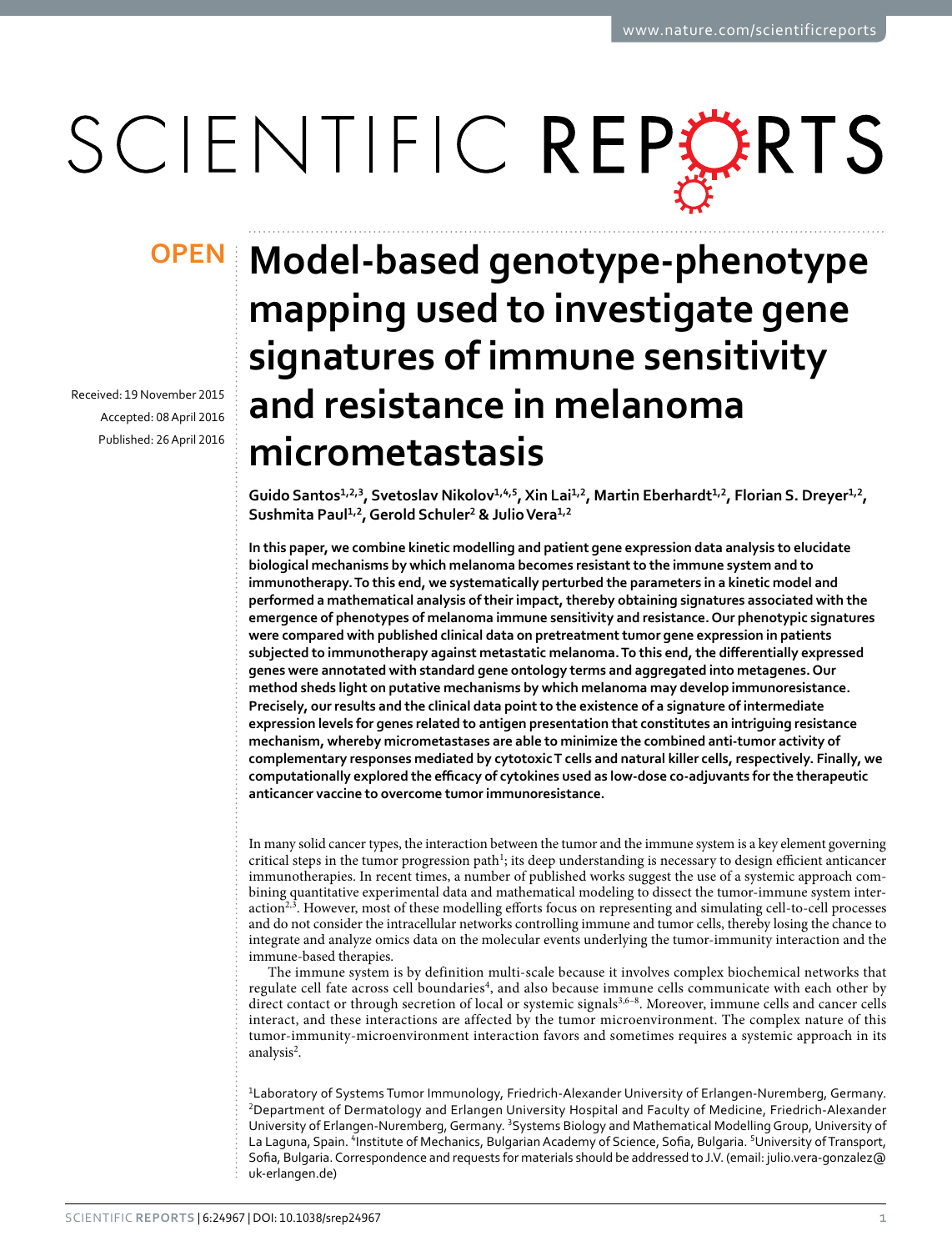A systemic approach is able to combine quantitative experimental data, mathematical modeling and other methods from computational biology [7](#page-12-5) . In recent literature, several contributions have made use of this approach to dissect the tumor-immunity interaction<sup>[9](#page-12-6),[10](#page-12-7)</sup>. The interplay between the tumor, the immune system and different types of therapies has been modelled in the last decade<sup>[5](#page-12-8)[,6](#page-12-4)[,8](#page-12-9),[11](#page-12-10)</sup>, including a study that employed model simulations and patient data to predict the optimal timing and dosage for a therapeutic anticancer vaccination<sup>[12](#page-12-11)</sup>. Although these models in some cases incorporate detailed descriptions of the underlying cell-to-cell communication, they do not take into account the intracellular networks governing immune or tumor cells. Thus, these models by design cannot take advantage of the large amount of omics data produced nowadays to provide molecular-level insights into immunotherapies and their assessment or re-engineering<sup>[2](#page-12-1)</sup>. One option to overcome these limitations is to perform a model-based genotype-phenotype mapping in which model parameters are associated to gene ontology terms[13](#page-12-12). When trying to reconcile simulation results with experimental and clinical data, aggregation of the differentially expressed genes into metagenes will provide a means to connect omics data with model predictions. This is the approach we propose and explore in this paper.

High-throughput data can be combined with mathematical modelling to assess the efficacy of anticancer therapies. For example, Hector et al.<sup>[14](#page-12-13)</sup> quantified apoptosis-regulating proteins in samples of colorectal carcinomas (stage II and III) and normal colonic tissue, and simulated apoptosis signaling to predict the efficacy of apoptosis-inducing therapeutics. Systems approaches have also been used for patient-data-based assessment of experimental immunotherapies. For example, Ulloa-Montoya et al.[15](#page-12-14) analyzed biopsy samples from metastatic melanoma patients and identified a pretreatment gene expression signature that can be used to predict the response to immunotherapy.

In this paper we set up and characterized a kinetic model accounting for the interaction of the immune system with melanoma micrometastases as well as for the role of an immunotherapy in controlling and depleting them. It is important to highlight that the work will be focused on the simulation of distributed micrometastases instead of the dynamics of primary melanoma tumors. Here, the immunotherapy refers to treatments stimulating the adaptive immune response, like therapeutic vaccines which are based on melanoma antigens, or patient monocyte-derived dendritic cells loaded with antigens from primary tumor cells $^{16}$  $^{16}$  $^{16}$ .

We combined mathematical analysis, systematic model simulations and statistical techniques to generate phenotypic signatures accounting for melanoma sensitivity and resistance to the inherent immune response and immunotherapy. In the context of this study, the term inherent immune response refers to the patient's natural immune reactions without any artificial stimulus, while the immunotherapy refers to treatments like dendritic-cell or melanoma antigen vaccination. The phenotypic signatures were compared with metagene signatures derived from clinical data. The comparison not only confirmed the correlation of model predictions with clinical data, but it also allowed the mechanistic interpretation of the clinically derived metagene signatures underlying various biological processes. Furthermore, improvements in the therapeutic anticancer vaccination were proposed based on the model analysis.

Taken together, our results highlight that mathematical models are useful tools for the assessment of tumor immunogenicity, and also that high-throughput data can be employed to detect key genes involved in the tumor-immune system interaction.

### **Materials and Methods**

**Overview of the methodology.** The presented method makes use of mathematical modeling to a) infer biological mechanisms explaining gene expression signatures obtained from clinical data and b) propose simulation result -based improvements in existing therapies. The workflow used was as follows (see [Fig. 1](#page-2-0) for a graphical illustration):

- 1. A mathematical model describing the biological system under investigation is derived and characterized using published data, and, when possible, model-driven experiments<sup>[17](#page-12-16)</sup>;
- 2. The model parameters are systematically perturbed and simulations are performed for relevant biomedical scenarios;
- 3. According to the resulting simulated biological behavior, the model parameter sets are classified into groups. A statistical analysis of the model parameter sets extracted from those groups is used to obtain phenotypic signatures (e.g., patterns in the perturbed model parameter sets for each defined group);
- 4. Subsequently, clustering analysis is performed to obtain fine-grained signatures of subpopulations within each group. The features of these signatures are linked to the (de)regulation of given biological processes defined in the mathematical model;
- 5. Mathematical analysis is used to further investigate and define the gene signatures;
- 6. The genes in clinical signatures are annotated and grouped into metagenes. These metagenes represent genes with a similar gene ontology annotation in terms of the biochemical processes described in the model;
- 7. The clinical signatures are aggregated using the described metagenes;
- 8. Phenotypic signatures from the model are compared to metagene signatures from clinical data. Agreement between them allows a biological interpretation of the clinical signatures based on the identification of disrupted or deregulated biological processes. The derivation and calculation of the metagenes is presented in Gene annotation and Metagene grouping sections;
- 9. Analysis of additional simulation results are used to propose therapy improvements which must be validated in further experimental and clinical setups.

In the following, the different elements of the procedure are discussed in detail.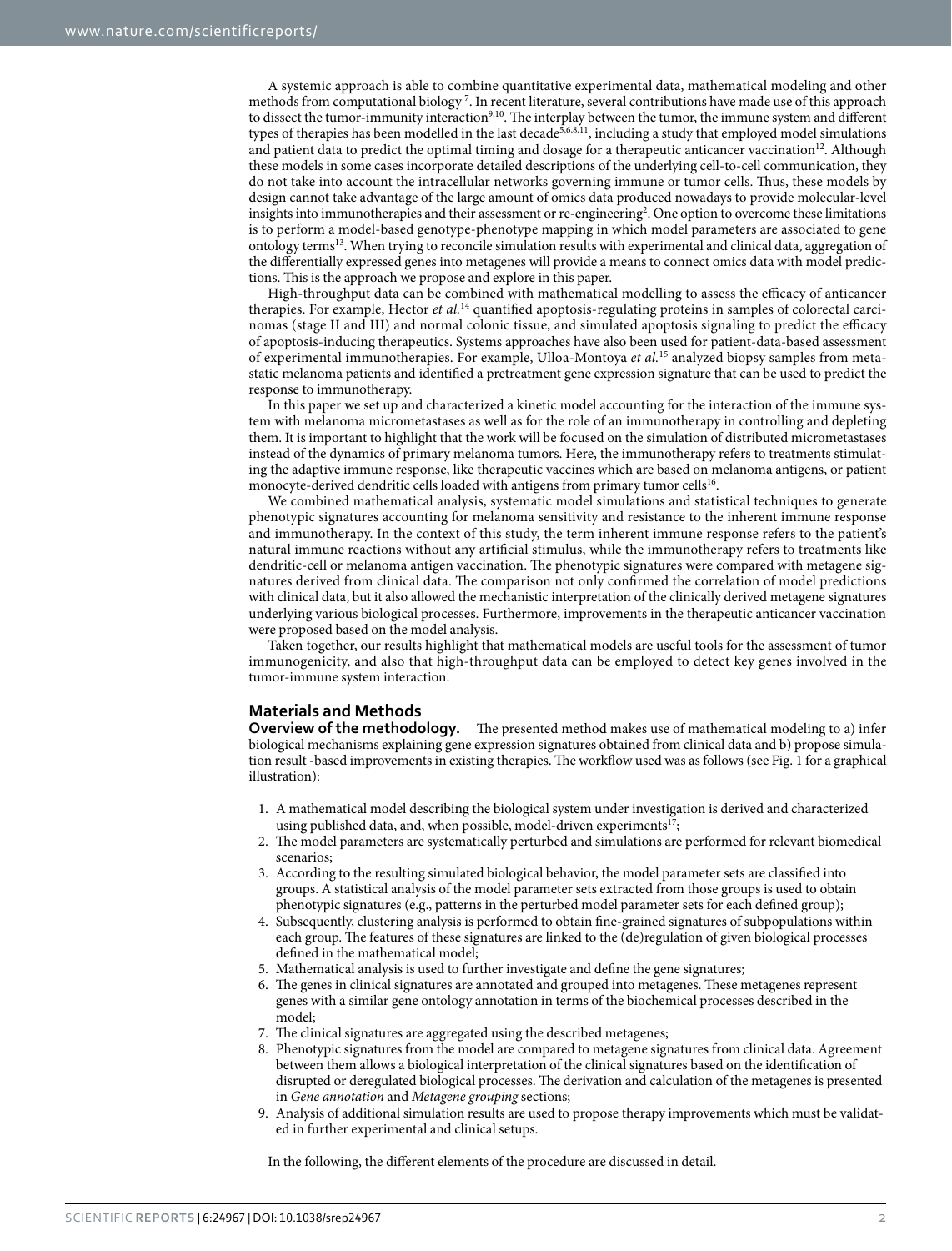

<span id="page-2-0"></span>**Figure 1. Workflow of the study.** Our goal was to generate phenotypic signatures and to compare them with signatures derived from patient data.

**Mathematical model derivation.** We used published knowledge and preexisting mathematical models describing the interaction between the tumor and the immune system to derive a new simplified kinetic model based on nonlinear ordinary differential equations with time delay[5](#page-12-8)[,6](#page-12-4)[,18](#page-12-17) [\(Fig. 2\)](#page-3-0). The model reflects the dynamics of cytotoxic T cells and tumor cells during the growth of melanoma micrometastases, as well as some features associated with the inherent and immunotherapy-induced immune response. It has the following structure:

$$
\frac{dT}{dt} = k_{apc} \cdot \left(1 + k_{gir} \cdot V_C(t)\right) \cdot \frac{\left[k_{atg} \cdot M + V_C(t)\right]^{g_1}}{k_{apc}^{g_1} + \left[k_{atg} \cdot M + V_C(t)\right]^{g_1}} + k_{atc} \cdot T \cdot \frac{\left(k_{atg} \cdot M\right)^{g_2}}{k_{tate}^{g_2} + \left(k_{atg} \cdot M\right)^{g_2}} - k_{dtc} \left[T^3 + k_x \cdot T^{0.1} \cdot T(t - \tau_{dtc})^{0.9}\right]
$$
\n[1]

$$
\frac{dM}{dt} = k_{pmc} \cdot M \cdot (M_T - M) - k_{iap} \cdot T \cdot \frac{k_{atg} \cdot M}{1 + k_{iev} \cdot M} - k_{ink} \cdot M \cdot \frac{(HLA^{-1})^{nk}}{(k_{nkc})^{nk} + (HLA^{-1})^{nk}}
$$
\n[2]

where T accounts for the population of cytotoxic T cells and M for the population of melanoma cells that compose a micrometastasis. In case of cytotoxic T cells, Equation [1] includes the first term accounting for the activation of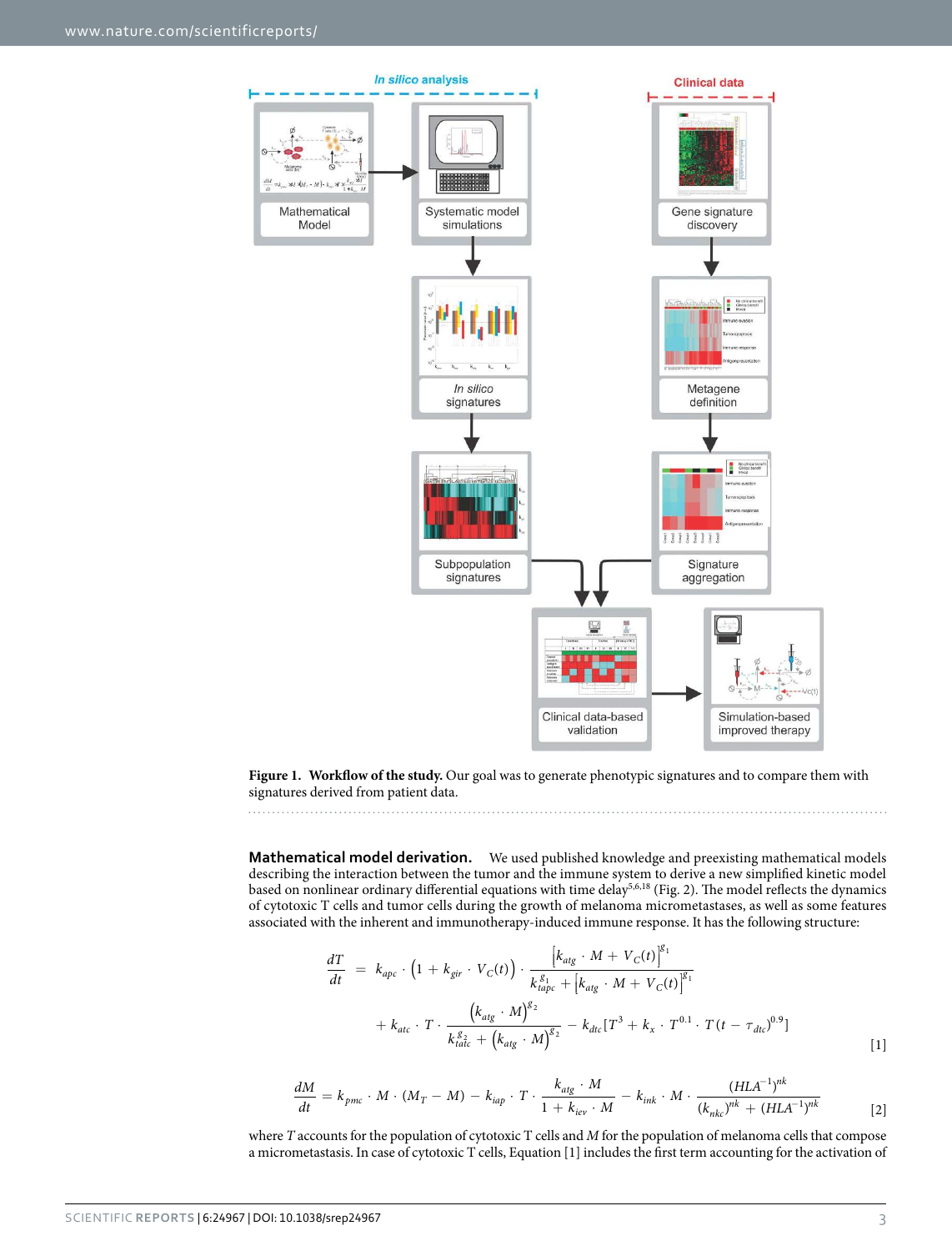

<span id="page-3-0"></span>**Figure 2.** (**A**) Sketch representing the structure of the mathematical model derived to represent the interaction between a melanoma micrometastasis and the natural or therapy-mediated immune response. Parameters:  $k_{pmc}$  – tumor proliferation rate;  $k_{iap}$  – antitumor cytotoxic efficiency;  $k_{ag}$  – antigen presentation efficiency;  $k_{iev}$  – immune evasion efficiency;  $k_{eir}$  – global immune response efficiency;  $k_{dic}$  – depletion rate of activated cytotoxic T cells (fixed value) kapc – inherent immune response; tdtc – time delay; (**B**) The model can be used to simulate the kinetics of cytotoxic T cells (T) in a time-dependent manner and the growth of melanoma cells (M) under the corresponding immune stress ( $T(0) = 0$ ;  $M(0) = 0.00081$ ; nominal values for the model parameters). (**C**) Sketch of the immune therapy simulation used as described in Material and Methods section.

cytotoxic T cells by antigen-presenting cells as a result of a) the inherent immune response ( $k_{abc}$ ) or b) an immunotherapy, for example dendritic cell or antigen vaccination. The immunotherapy-mediated activation of naïve T cells is represented by a time-dependent input variable,  $V_c(t)$  (for details, see "Simulation of vaccine administration" below). An additional feature associated with the immunotherapy is the ability to promote a global unspecific immune response, which amplifies the process of cytotoxic cell activation  $(k_{\text{vir}})$ . The efficacy of the cytotoxic T cell activation process is dependent on the amount of antigens ( $k_{\alpha l}$ ) presented by tumor cells (*M*) and follows a saturation dynamics represented by a Hill function with a Michaelis-Menten like parameter  $(k_{tapc})^{13}$  $(k_{tapc})^{13}$  $(k_{tapc})^{13}$  with exponent  $g_l$ . The equation also includes a term accounting for the self-expansion of activated cytotoxic  $T$  cells upon interaction with tumor cells ( $k_{atc}$ ) which follows a Hill function, with the corresponding Michaelis-Menten like parameter ( $k_{\textit{tate}}$ ) with exponent  $g_2$ , and is proportional to the amount of antigens ( $k_{\textit{atg}}$ ) produced by the tumor cells (M). Finally, the equation includes a summand accounting for a biphasic depletion of activated cytotoxic T cells  $(k_{\text{dtc}})$ . In this term, we included a fast third-order depletion term together with a slower, time-delayed one which accounts for the small fraction of activated cytotoxic T cells that have a longer lifespan (and represent memory T cells in a phenomenological fashion; for time delay estimation and previous kinetic model see<sup>[19](#page-12-18)</sup>). By using this structure for the T cell depletion rate, our model is able to reproduce the basic features of the short-term and memory cytotoxic T cells dynamics with a single differential equation (Supp. Fig. S1).

For the melanoma cells, Equation [2], the first rate term includes a logistic equation accounting for the self-limiting growth of the melanoma cell population ( $k_{pmc}$ ): we introduced this rate term under the assumption that the melanoma cells in the micrometastasis have not yet broken the blood vessel barrier and therefore achieve a maximum size represented by  $M_T^{20}$  $M_T^{20}$  $M_T^{20}$ . In addition, the model includes a term accounting for the T cell and NKC-mediated killing of melanoma cells on the second and third term respectively ( $k_{ink} \approx 0.02 \cdot k_{iap}$ ). In our model, the strength of this process is proportional to the level of antigen presentation ( $k_{\text{atg}}$ ) of the tumor cells M. In addition, we also consider the possibility that the melanoma cells could evolve an immune evasion strategy, thereby reducing the efficiency of T cell-mediated recognition and killing  $(k_{iv})$ . The final Hill kinetics term, which features the Michaelis like constant  $k_{nkc}$  and the exponent  $g_{nk}$ , accounts for the activation of natural killer cells (NKCs) by tumor cells that exhibit low levels of human leukocyte antigen (HLA) complexes on the cell surface, and for the ability of activated NKCs to target the tumor cells for killing. HLA accounts for the plasma membrane levels of HLA complexes, which is assimilated for simplicity into the model parameter  $k_{\text{at}}$  (HLA  $\approx$   $k_{\text{at}}$ ). This model can be used to simulate the evolution of specific cytotoxic T cell (T) populations in a time dependent manner and the behavior of melanoma cells (M) under distinct immune-related scenarios [\(Fig. 2B](#page-3-0)).

We point out that the derived kinetic model features a combination of mass-action, Hill kinetics and power-law terms, a strategy previously used to model complex regulatory processes in simplified model equa-tions<sup>[13](#page-12-12)[,21](#page-12-20)[,22](#page-12-21)</sup>. The values of the rate parameters were assigned by surveying published information. For example, the half-life of cytotoxic T cells was used to characterize  $k_{dtc}$ . Also,  $k_{tapc}$  and  $g_l$  were estimated to induce a sigmoidal APC (antigen presenting cell)-mediated cytotoxic T cell response within the interval of feasible values of the model variables. Alternatively, we reduced some parameters by normalization (e.g., normalizing the expression level of melanoma antigen presentation such that it is equal to 1 in the nominal version of the model). Model parameter values and further explanations are provided in Supplementary Table S1.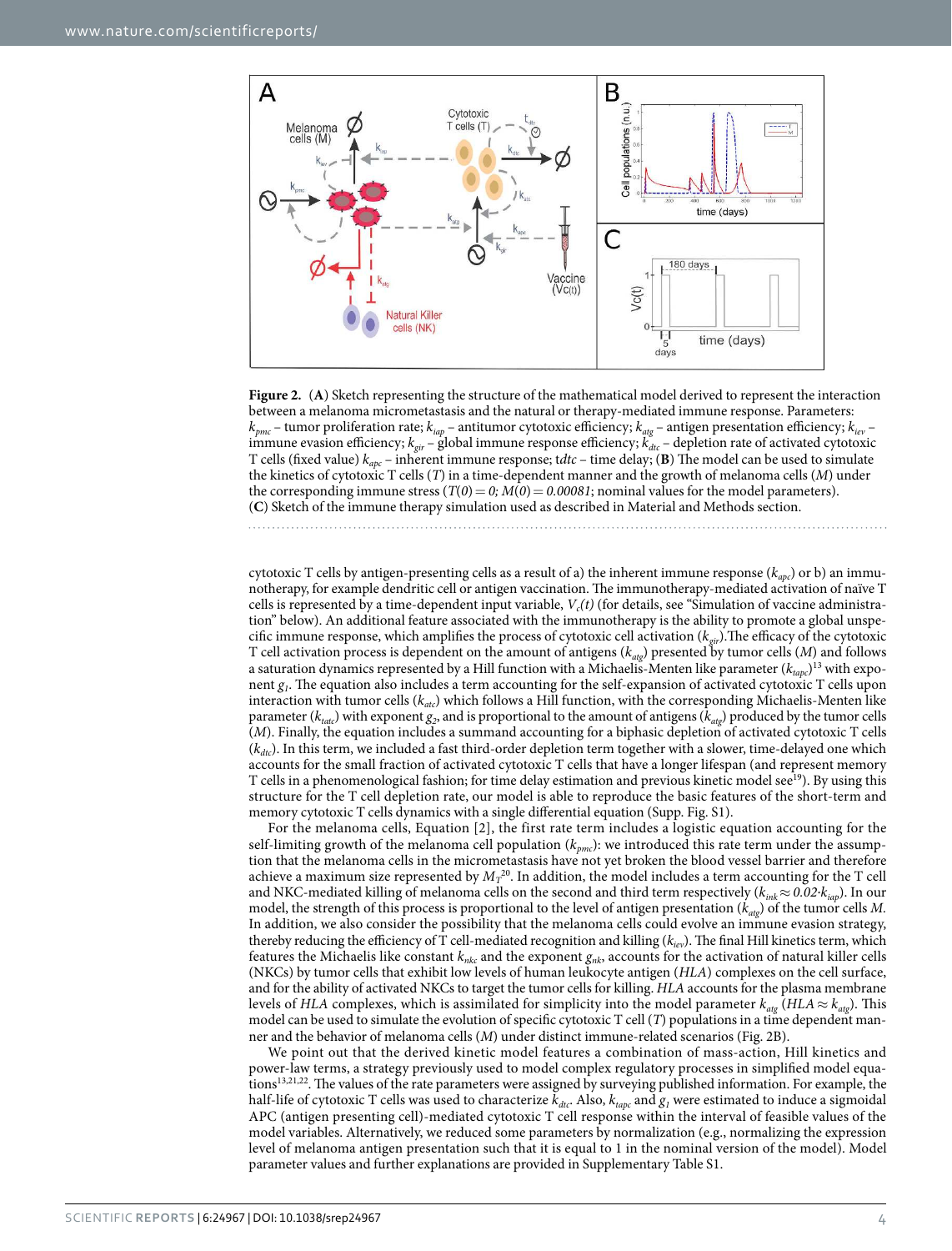**Model simulations.** To search for phenotypic signatures accounting for sensitivity or resistance of melanoma cells to inherent and immunotherapy-supported immune responses, we randomly perturbed the values of biologically relevant model parameters using the Latin hypercube sampling method in the logarithmic space. The parameters chosen account for tumor cell proliferation, antigen presentation, efficiency of T cell-mediated killing of melanoma cells, tumor immune escape, and the intensity of systemic immune responses induced by the immunotherapy (respectively  $k_{pmc}$ ,  $k_{atp}$ ,  $k_{iev}$ , and  $k_{gir}$ ). The parameter  $k_{pmc}$  was perturbed in the interval [1, 5]. The upper bound corresponds to with a duplication time of approx. 12 hours for an nominal population  $M = 0.3$ . The lower bound was fixed to 1: preliminary simulations indicated that values of  $k_{pmc}$  below initial value did not satisfy the conditions for tumor growth. The parameters  $k_{\alpha\alpha}$ ,  $k_{\alpha\rho}$ ,  $k_{\alpha\rho}$ , and  $k_{\alpha\gamma}$  account for a rather complex aggregation of biological parameters and therefore they were perturbed in the wider interval [0.02 50]. Thereby, we generated 10<sup>4</sup> solutions, each one with a distinct set of parameter values. For each combination, we performed simulations in three scenarios relevant for describing the interaction between the tumor micrometastasis and the immune system: **scenario 1**) non-immunogenic tumor growth conditions  $(M(0) = 0.00081$ , which represents an initiating tumor cell cluster of 30 cells,  $T(0) = 0$ , no pre-existing T cell response,  $k_{apc} = 0$ ,  $V_c(t) = 0$ ); **scenario 2)** inherent antitumor immune response ( $M(0) = 0.00081$ ,  $T(0) = 0$ ,  $k_{apc} = 0.04$ ,  $V_c(t) = 0$ ); and **scenario 3)** immunotherapy-supported (vaccine) antitumor immune response  $(M(0) = 0.00081, T(0) = 0, k_{abc} = 0.04,$  $V_c(t) = F_{vac}(t)$ ). Based on exploratory clinical results (data not shown), vaccine administration was simulated by introducing a step-like time-dependent function  $F_{vac}(t)$  simulated during six subsequent periods of 180 days, with the following structure:  $F_{\text{vac}}(t) = 1$  if  $0 < t < 5$ ;  $F_{\text{vac}}(t) = 0$  if  $5 < t < 180$  (see [Fig. 2C](#page-3-0)).

We investigated phenotypic signatures providing resistance to inherent and vaccine-mediated immune responses by simulating the response of the model to the described scenarios. According to the simulation results, the model parameter combinations were classified into the following biologically relevant groups:

- (a) **Tumor**: parameter combinations for which the melanoma cell population is bigger than 90% of the maximum tumor population size  $(M> 0.9$  n.u.) after 30 days of non-immunogenic tumor growth conditions (see scenario 1 above). The subsequent groups (b–d) are subclasses of this group;
- (b) **Immune-sensitive**: parameter combinations that generate a growing melanoma micrometastasis in scenario 1, but they are depleted or controlled by the inherent immune response in scenario 2 (M< 0.05 n.u. 1500 days after starting of the wild-type immune response);
- (c) **Vaccine-sensitive**: parameter combinations that generate a growing melanoma micrometastasis in scenario 1, are resistant to the inherent immune response in scenario 2, and are depleted or controlled by the immunotherapy-mediated immune response in scenario 3 ( $M < 0.05$  n.u. 1500 days after starting the immunotherapy treatment);
- (d) **Vaccine-resistant**: parameter combinations that generate a growing melanoma micrometastasis in scenario 1 and are resistant to both the inherent (scenario 2) and immunotherapy-supported (scenario 3) immune response.

With the criteria chosen, groups b, c, and d do not overlap because our intention was to define "extreme cases", in a way clear phenotypic signatures could be found. Thus, we are able to unambiguosly assign each solution to one of the groups above. It could be possible to find solutions that do not belong to any of the groups defined, and that may account for intermediate cases (not found in our current results). In this case, the subset of non-allocated solutions maybe further analysed independently.

**Determining phenotypic subpopulation signatures.** In order to investigate the potential existence of subpopulations of solutions with a clear-cut distinction in the values of the model parameters, the solutions belonging to each population were examined using hierarchical clustering analysis. The dendrogram and heat map of the solutions were obtained in MATLAB 2014 using the function 'clustergram' which performs hierarchical clustering with the Euclidean distance metric, average linkage and optimal leaf ordering by clustering first along the columns[23](#page-12-22). For visualizing the heat map, we used a customized color map (red for high values and cyan for low values). In the heat map, we classified the solutions in subpopulations that: a) are as large as possible, b) correspond to a division (cluster) in the dendrogram, and c) at least 75 % of the solutions have similar color codes for each model parameter (i.e., the cluster must predominantly be either red or cyan for each model parameter).

**Gene annotation.** The 84 genes identified in Ulloa-Montoya et al.<sup>[15](#page-12-14)</sup> were manually annotated with emphasis on classifying them into one of the following categories according to their established role in the immune response: 1) antigen presentation machinery, 2) immune-mediated tumor apoptosis/cytotoxic T cell-mediated killing of tumor cells, 3) tumor immune evasion mechanisms, 4) general immune response and 5) none/ unknown. Gene annotation was carried out using the information contained in Ensembl and UniProt databases. In case that the gene function was not or only partially described in context of the phenotypes in question, we searched literature for complementing its annotation using NCBI's MEDLINE database. The results of the gene annotation procedure can be found in Supplementary Figure S3.

**Metagene definition and estimation.** The metagenes defined here represent the averaged expression of the genes that belong to categories 1–4 as defined above. Hierarchical clustering with complete linkage and Euclidean distance was performed on the patient samples using the heatmap.2 function of the gplots package in R. Both margin clusters of the generated heat map had a consistent pattern. These two clusters were used for further analysis. The genes present in the heat map were further assigned to one of the four immune-related metagenes (s. above) and the metagene expression values estimated by taking the arithmetic average of the corresponding genes. Interestingly, we obtained similar values using both arithmetic and geometric mean.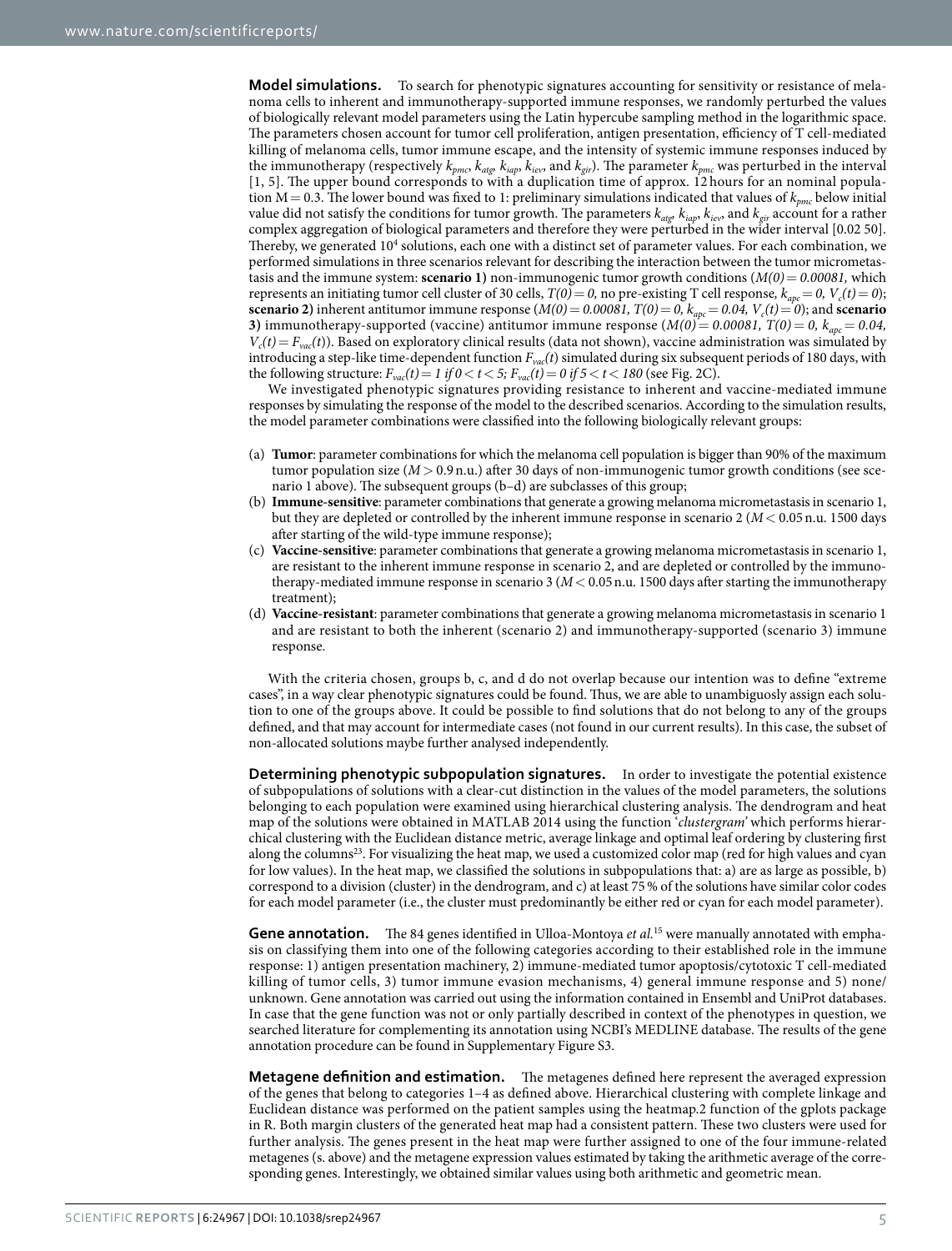**Comparison between** *in silico* **and patient signatures.** In order to make possible a comparison, the solutions from the *in silico* clusters were log10-transformed and normalized to the interval [−1, 1]. For every cluster, we calculated the average value for each parameter. The average values for the metagenes in the patient clusters of clinical and no clinical benefit were also log10-transformed and normalized to the interval [−1, 1]. We created a matrix by merging in silico clusters for vaccine resistant and the two patient signatures and performed hierarchical clustering using the MATLAB 2014 function 'clustergram', which performs hierarchical clustering with the Euclidean distance metric, average linkage and optimal leaf ordering by clustering first along the columns. Next, for every in silico cluster we calculated the Euclidean distance between its average (X) and the average for the patient clusters ( $X_{Nbn}$  and  $X_{Bn}$ , for non-benefit and benefit respectively) using the following equations:

Distance to non-benefit patient cluster: 
$$
D(X_{Nbn}, X) = \sqrt{\sum_{i=1}^{4} (X_{Nbn}^i - X^i)^2}
$$

Distance to benefit patient cluster: 
$$
D(X_B n, X) = \sqrt{\sum_{i=1}^{4} (X_{Bn}^i - X^i)^2}
$$

We followed a similar procedure for in silico vaccine sensitive clusters. In this case, we also merged into the matrix two representative clusters from the in silico immune sensitive solutions.

**Computing of solutions and analysis.** Computational simulations and data analysis were performed using MATLAB 2014 running on a Dell Precision T7600 with 2 Intel Xeon E5-2687W 3.1 GHz processors and 64 GB RAM. The computing time for the  $10^4$  simulations was in the order of hours.

#### **Results**

**A kinetic model of the interaction between melanoma micrometastasis and the immune system.**  To investigate the interactions of the tumor with the immune system in the context of melanoma micrometastases and immunotherapy, we set up, characterized and analyzed a kinetic model in nonlinear ordinary differential equations (see [Fig. 2](#page-3-0)). To construct the model, we used published data and mathematical models on the interaction between the tumor and the immune system[5](#page-12-8)[,6](#page-12-4),[18](#page-12-17),[24](#page-12-23). The model accounts for the interaction between the local immune system and tumor cells during the growth of melanoma micrometastases. In the model, the variable M accounts for the population size of melanoma cells, while T accounts for the local population size of specific cytotoxic T cells. The latter one is used as a surrogate for an efficient antitumor response of the adaptive immune system.

Our model for the dynamics of cytotoxic T cells contains terms representing a) the activation of naïve T cells by antigen-presenting cells from the inherent immune system  $(k_{\text{atg}})$ ; b) the self-expansion of activated cytotoxic T cells upon detection of tumor cells ( $k_{\text{atc}}$ ) and c) the depletion of active cytotoxic T cells ( $k_{\text{dtc}}$ ). In addition, the model includes a term for the immunotherapy-mediated activation of naïve T cells, here represented by the time-dependent input model variable  $V_c(t)$ . In our model, the strength of the activation process is modulated by a model parameter  $(k_{gir})$ . This parameter accounts for the patient-to-patient variability of the therapy to promote a systemic immune response which amplifies the process of cytotoxic cell activation<sup>[15](#page-12-14)</sup>.

Our model for melanoma cell dynamics contains equations accounting for: a) the growth of the tumor cell population in micrometastases ( $k_{pmc}$ ); b) killing of melanoma cells by cytotoxic T cells ( $k_{iap}$ ); and c) biological functions attributed to the antigen presentation machinery by linking its downregulation to the activation of natural killer cells ( $k_{\text{atg}}$ ). In our model, the cytotoxicity of T cells depends positively on the amount of specific antigens presented by the tumor cells, and negatively on the ability of the tumor cells to evade immune response. Both aspects are represented by the tunable parameters  $k_{\text{arg}}$  and  $k_{\text{lev}}$  (see respectively Parmiani, G. *et al.*<sup>[25](#page-12-24)</sup> and Umansky, V. & Sevko, A.<sup>[26](#page-12-25)</sup>).

To answer the question which parameter ranges confer immunoresistance to the micrometastasis, we used systematic model simulations to identify regulatory patterns in the tumor-immunity interaction.

**Detection of phenotypic signatures providing immune resistance in melanoma.** Recent experimental and clinical data have shown that metastatic melanoma has the ability to evade immunotherapies that are based on antibodies and therapeutic anticancer vaccination<sup>[15](#page-12-14),[27](#page-12-26)[,28](#page-12-27)</sup>. In order to detect putative phenotypic signatures promoting immunoresistance of melanoma micrometastases, we generated a set of 10<sup>4</sup> model parameter configurations through random systematic perturbation. Parameter sensitivity analysis was performed on the solutions to ensure robustness of the simulations (see Figure S4). The solutions of the model parameter combinations were grouped in the following biologically relevant groups (see [Fig. 3A](#page-6-0) and Material and Methods section Detection of phenotypic signatures): i) tumor, those for which the melanoma cell population shows fast growth; ii) immune-sensitive, those combinations for which the inherent immune system can eliminate melanoma micrometastasis; iii) vaccine-sensitive, parameter combinations for which immunotherapy results in effective killing of melanoma cells that were resistant to the inherent immunity; and iv) vaccine-resistant, those model parameter values for which melanoma micrometastasis are resistant to both inherent immunity and to immunotherapy. [Fig. 3B–D](#page-6-0) show model simulations for the scenarios 2 (red) and 3 (blue) in a sample of ten solutions for the groups immune-sensitive, vaccine-sensitive and vaccine-resistant.

According to our simulations, vaccine-sensitivity micrometastases can cope with low T cell-mediated cytotoxicity against tumor cells ( $k_{iap}$ ) due to the high levels of tumor antigen expression and presentation ( $k_{ate}$ ) (see [Fig. 3A](#page-6-0)). The results also suggest that the micrometastases, although they express low levels of tumor antigens  $(k_{\text{atp}})$ , could be sensitive to immunotherapy in case the therapy induces a high systemic immune response and if there is an efficient T cell-mediated cytotoxicity ( $k_{iap}$ ) (see [Fig. 3A](#page-6-0)). In the case of vaccine-resistant solutions, the genotypic-phenotypic constitution of the tumor in combination with features of the patient's immune system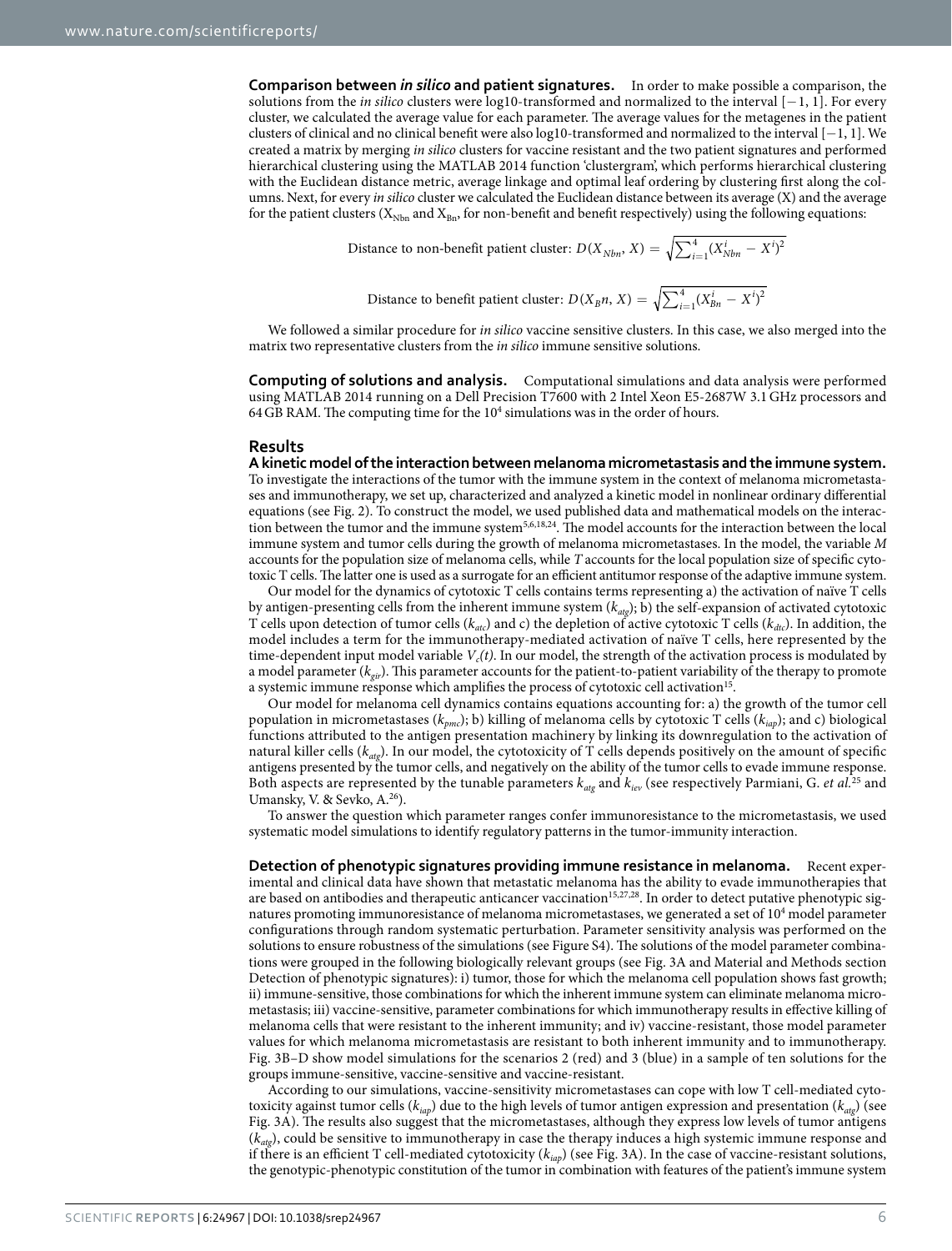

<span id="page-6-0"></span>**Figure 3. Simulation-result-based detection of signatures responsible for immune resistance or immune sensitivity in melanoma**. (**A**) Phenotypic signatures obtained for the four sets of solutions (randomly generated set of parameters). In each boxplot the inner horizontal line is the median, the lower and upper edges are the 25<sup>th</sup> and 75<sup>th</sup> percentiles, respectively, and the whiskers extend to the most extreme data points. The ordinate axis origin in the plot accounts for the values in the nominal immune sensitive signature (that is, the model with all the parameters as table S1). Outliers are denoted as dots. See text or caption of [Fig. 2](#page-3-0) for parameter definitions. (**B–D**) Random **s**ample of 10 solutions from each of the groups immune-sensitive, vaccine-sensitive, and vaccine-resistant, respectively. Red lines correspond to simulation scenario 2 and blue ones to simulation scenario 3. Color bar indicates the number of solutions on overlapping regions.

permits micrometastases to become and remain resistant to both the inherent response and the immunotherapy. Our simulations indicate that lower levels of tumor antigen expression  $(k_{\text{at}})$  in combination with a weak T cell-mediated cytotoxicity ( $k_{iap}$ ) can render micrometastases refractory to anticancer immunotherapy (see [Fig. 3A](#page-6-0)).

**Elucidation of finer phenotypic signatures using data clustering techniques.** The previous analysis gave us a rough classification for the model populations. For example, the vaccine-sensitive group extends still across most of the available parameter space accounting for the strength of the immunotherapy-mediated systemic immune response ( $k_{gin}$ , [Fig. 3A](#page-6-0)). This revealed the need for additional data analysis techniques to extract subpopulations with a clearer distinction of parameter values. To this end, the solutions belonging to each population were clustered using hierarchical clustering and visualized using heat maps [\(Fig. 4](#page-7-0); see Material and Methods for details). The heat maps were scrutinized to detect finer subpopulations. We here further discuss the results for the vaccine-sensitive and vaccine-resistant solutions, while the analysis of the immune-sensitive solutions is included in the Supplementary Material.

In case of the vaccine-sensitive population, we detected three subpopulations of solutions displaying distinct phenotypic signatures [\(Fig. 4A,B](#page-7-0); subpopulations a, b and c, highlighted with dendrogram lines in grey, blue and orange, respectively). All of them had inefficient T cell-mediated killing of melanoma and high tumor antigen expression and presentation in common (i.e., the value of  $k_{iap}$  is low, and the value of  $k_{\alpha q}$  is high). The differences resulted in two groups:

**group a)** low values of immune evasion ( $k_{iv}$ ) with high values of immune response ( $k_{gir}$ ), so a micrometastasis without evasion mechanisms cannot survive in a context of high antigen presentation and vaccination;

**group b/c)** solutions with high values of immune evasion  $(k_{iev})$ , either high or low values of immune response  $(k_{eir})$ , so high antigen presentation in combination with immunotherapy is enough to counteract the immune evasion mechanisms of the micrometastases. For the purpose of better visualization of the results, every subpopulation is shown connected to a customized illustration of the mathematical model in which the parameters and their associated biological process are colored according to their observed value ([Fig. 4A](#page-7-0)). This allows an understanding of the mechanisms modulating the interactions of the tumor with the immune system in each subpopulation.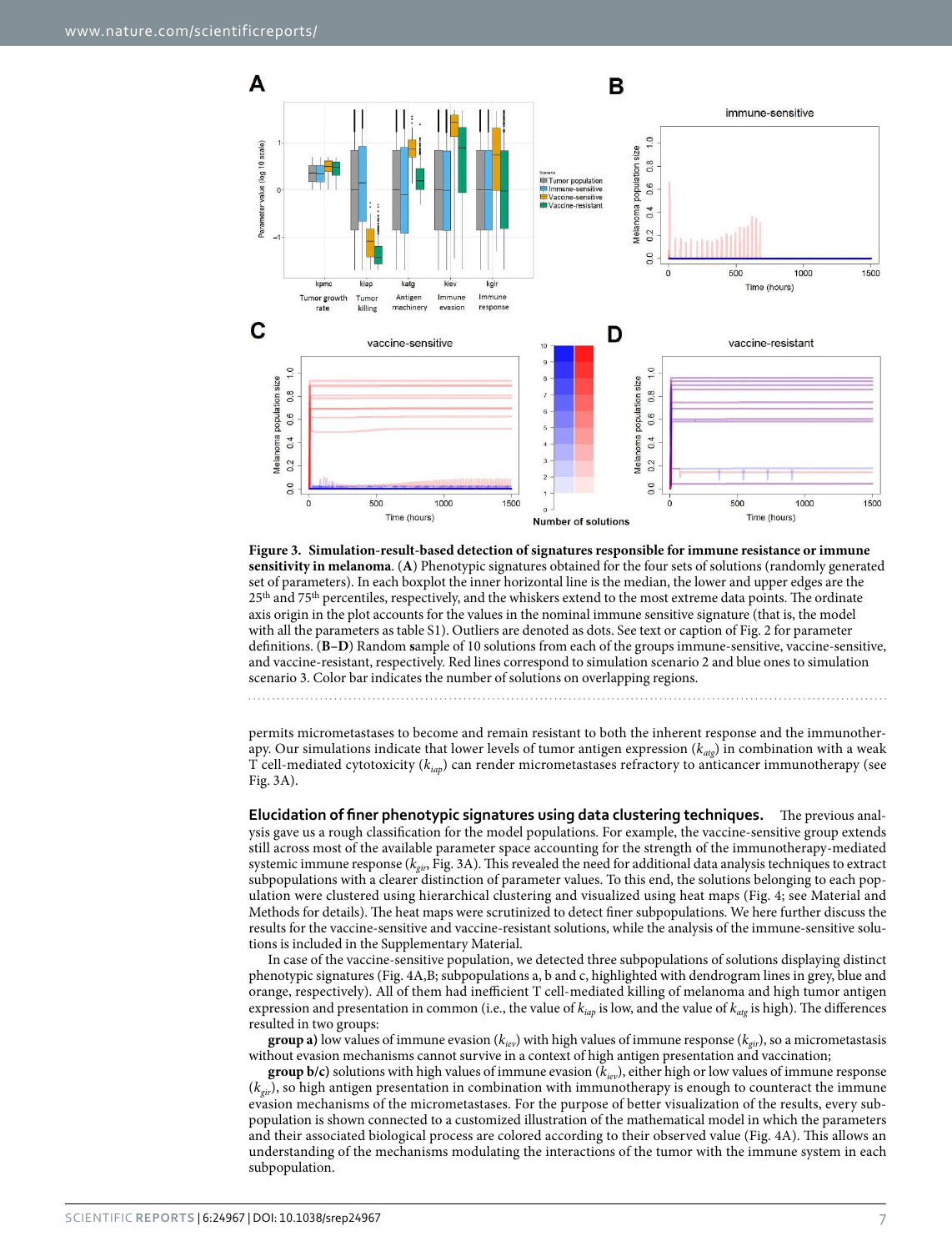

<span id="page-7-0"></span>**Figure 4. Phenotypic signatures for the subpopulations of vaccine-sensitive (top) and vaccine-resistant (bottom) solutions.** Log10 of the nominal parameters in Supplementary Table 1 value is shown (**A,C**). Hierarchical clustering of the solutions in each population with dendrograms and sketches of the regulatory pattern they elicit (**B,D**). Original overall phenotypic signature for each population of solutions.

In case of the vaccine-resistant solutions we obtained four subpopulations [\(Fig. 4C,](#page-7-0)D; subpopulations a, b, c and d, highlighted with dendrogram lines in grey, black, blue and orange, respectively). Our analysis revealed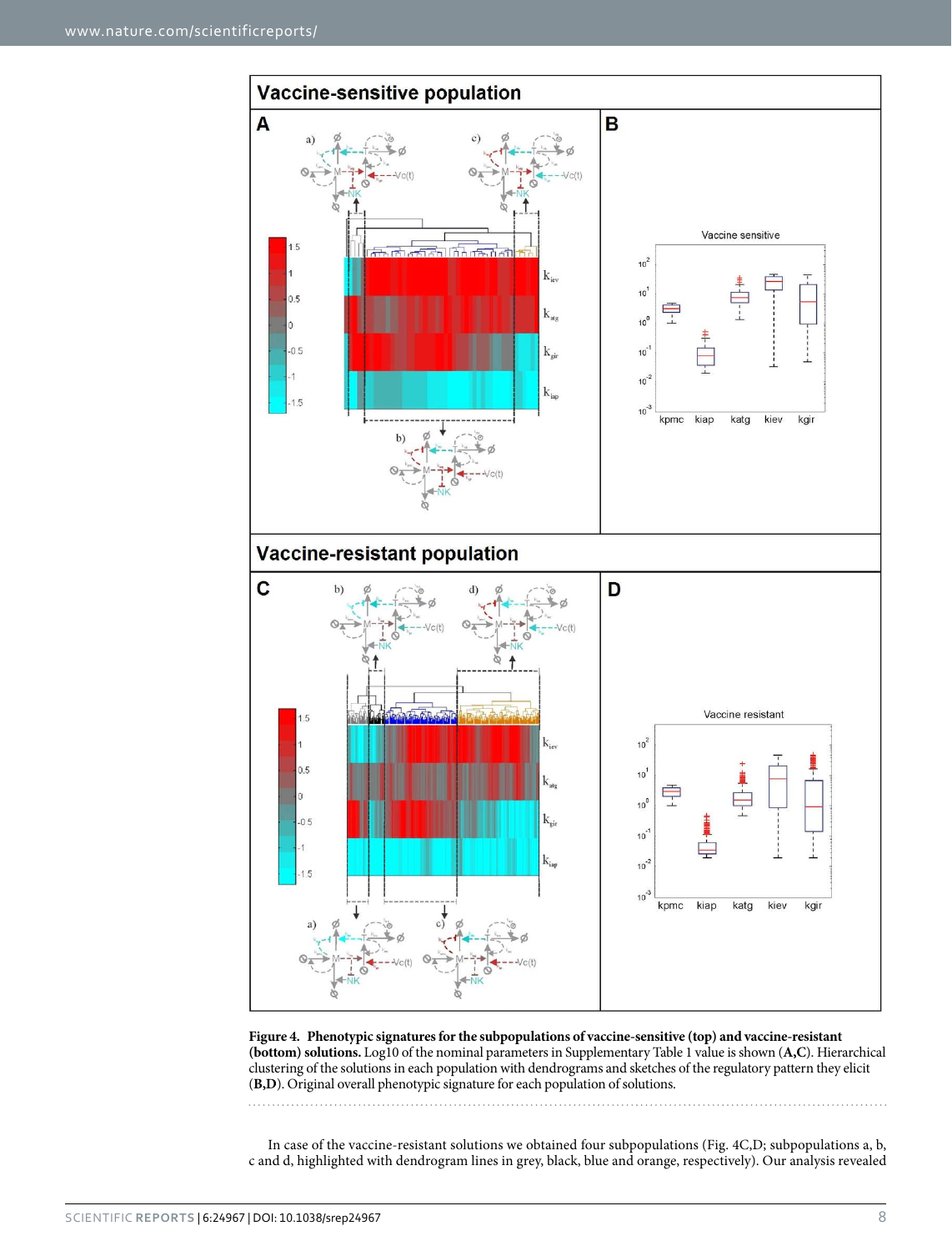

<span id="page-8-0"></span>

multiple phenotypic signatures, all of them having intermediate levels of antigen presentation in common  $(k_{ab})$ :

**group a/b)** solutions with either high or low values of immune response  $(k_{\text{gir}})$ , low values of immune evasion  $(k_{iev})$  and T cell-mediated killing of melanoma  $(k_{iev})$ , meaning that even micrometastases without evasion mechanisms can survive in a context of low cytotoxic effect of T cells and intermediate levels of antigen presentation machinery even under immunotherapy;

**group c/d)** solutions with high value of immune evasion ( $k_{\text{iev}}$ ) with either high or low values of immune response ( $k_{vir}$ ) and low values of T cell-mediated killing of melanoma ( $k_{ian}$ ), so the micrometastases survive with high immune evasion mechanisms in the context of intermediate levels of antigen presentation even under immunotherapy.

Taken together, our detailed analysis indicates that each of the three classes (vaccine-sensitive, vaccine-resistant and immune-sensitive, last one presented in Supp. Mat.) can arise through multiple phenotypic signatures.

**Interpretation of phenotypic signatures by mathematical model analysis.** In order to further understand the phenotypic signatures, the model was examined to determine the relationship between the parameter values that promote sustained, immunoresistant tumor growth. The condition for tumor resistance and maintenance is the presence of a minimal amount of persistent melanoma cells (existence of a non-zero steady state of M and instability on  $M = 0$ , see Supp. Mat.). Because the equation for T is highly non-linear, a complete definition of the steady state cannot be obtained; instead, we will examine the dynamic behavior of the melanoma cells while the T cell population size remains transiently stable.

Equation [3] represents the parameter dependency that is mathematically defining the condition for a sustained tumor growth (see Supplementary Material for derivation). It considers the relation between the following parameters: the tumor growth rate ( $k_{pmc}$ ), strength of the T cell mediated killing of melanoma cells ( $k_{iap}$ ), the level of specific antigens presented by the tumor cells ( $k_{alg}$ ), the steady amount of T cells (T<sub>s</sub>), the Hill exponent ( $g_{nk}$ ) and kinetic parameter of the NKC interaction  $(k_{nkc})$ :

$$
k_{pm} > k_{iap} \cdot \left(\frac{k_{nqg}^{-g_{nk}}}{k_{nk}^{g_{nk}} + k_{nqg}^{-g_{nk}}} + k_{atg} \cdot T_s\right) \tag{3}
$$

The right part of the inequality can be interpreted as the ability of the patient's immune system, whether by itself or after therapy, to efficiently counteract micrometastasis growth. Our analysis indicates that when this function is lower than the tumor growth rate ( $k_{pmc}$ ), the tumor resists the anticancer immunotherapy. In [Fig. 5,](#page-8-0) the factor  $F_{\text{imef}}$  is equal to  $\Bigg($  $\left( \frac{k_{\textit{atg}}^{-g_{\textit{nk}}}}{k_{\textit{nk}}^{g_{\textit{nk}}} + k_{\textit{atg}}^{-g_{\textit{nk}}}} + k_{\textit{atg}}. \; T_s \right)$ J  $\frac{k\frac{-\mathcal{S}_{nk}}{\mathcal{S}_{nk}}}{\frac{k}{\mathcal{S}_{nk}}+k\frac{-\mathcal{S}_{nk}}{\mathcal{S}_{nk}}}+k_{atg}. \ \ T_{s}\Biggr)$  $\frac{k_{\textit{atg}}^{-g_{\textit{nk}}}}{k_{\textit{nk}}^{g_{\textit{nk}}} + k_{\textit{atg}}^{-g_{\textit{nk}}}} + k_{\textit{atg}}$ .  $T_s$  $\frac{R_{\text{avg}}}{R_{\text{g}}R_{\text{g}} + k_{\text{avg}}} + k_{\text{arg}}$ .  $T_s$  and accounts for the efficiency of the immune response. Next, for simplicity we considered only the effect of  $k_{alg}$  (level of antigen presentation by the tumor cells) and  $T_s$  on the values of  $F_{imef}$  ([Fig. 5\)](#page-8-0). The minimum values for  $F_{imef}$  (the blue region in [Fig. 5](#page-8-0)) are reached under intermediate values of  $k_{\text{alg}}$  and low values of  $T_s$ . This blue region corresponds to solutions in which the efficiency of the immune response should be lower than the tumor growth rate ( $k_{pmc}$ ), so the micrometastasis can resist the immune therapy. This region in which the micrometastasis resists the anticancer immunotherapy can be escaped when the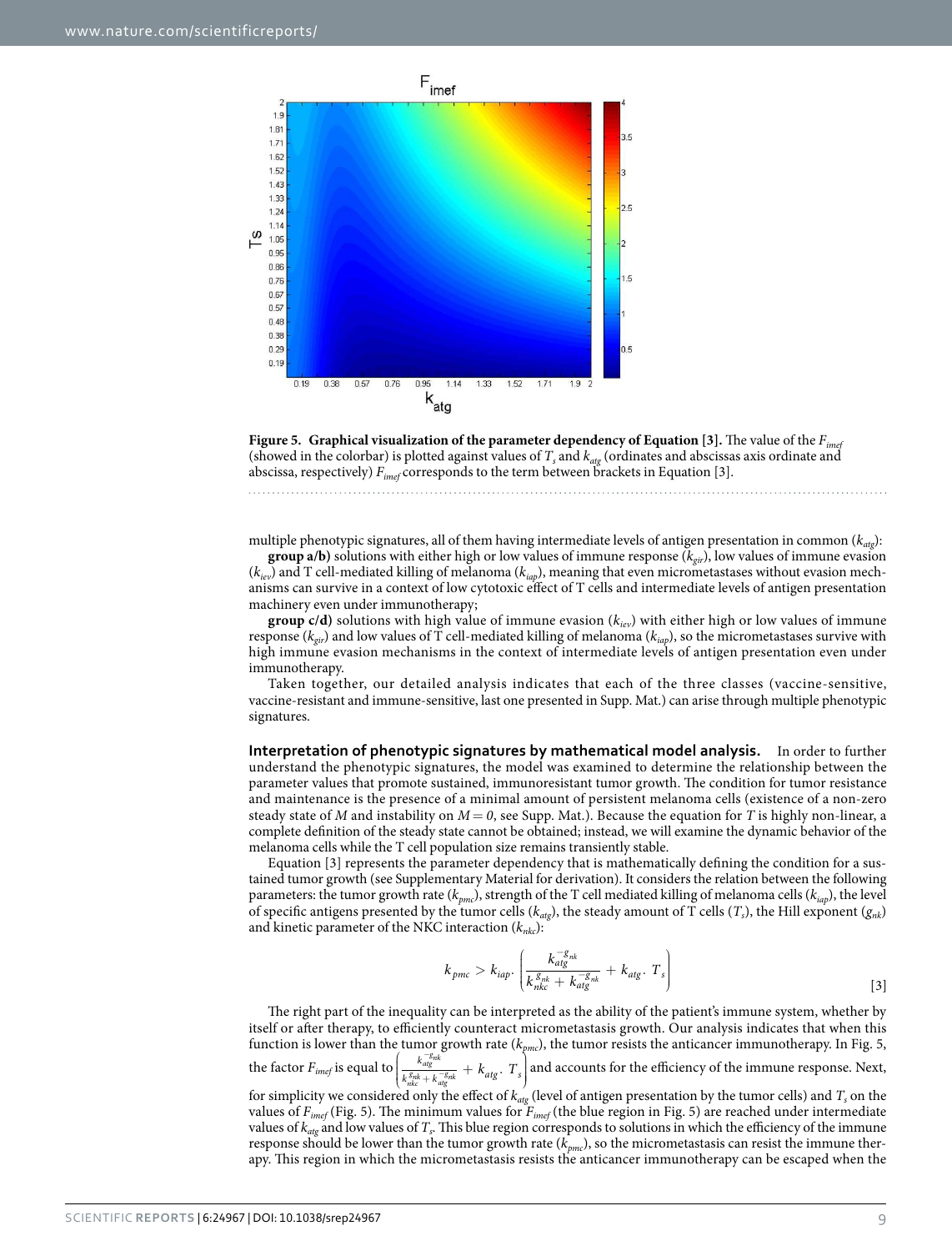strength of T cell-mediated killing of melanoma cells ( $k_{ian}$ ) increases, thereby restoring the competence of the patient's immune system to counteract the tumor. As it was to be expected, for low values of  $T_s$ , the range in which  $F_{\text{imef}}$  has minimum values widens and the patient's immune system remains unable to suppress tumor growth for a larger region of  $k_{\text{atg}}$  values.

In summary, the model-derived analysis indicates that patients who are not competent to eliminate the micrometastasis even in the presence of vaccination (as these results do not depend on the vaccine parameters) are those with a signature of a) low steady-state levels of T cells, which cannot be rescued even by high amounts of antigens presented by the tumor cells ( $k_{\text{ate}}$ ) or b) high levels of T cells with an intermediate level of antigen presentation ( $k_{\alpha\nu}$ ). Furthermore, the benefit of the immune response is proportional to the strength of the T cell-mediated killing of melanoma cells ( $k_{iap}$ ) and inversely correlated with the tumor growth rate ( $k_{pmc}$ ). These results are consistent with the numerical analysis of vaccine resistance [\(Fig. 4C,](#page-7-0) four signatures present intermediate levels of  $k_{\text{atg}}$  and low levels of  $k_{\text{iap}}$ ). Furthermore, the equation [3] shows the different combination of parameter values favor tumor cells in vaccine resistance.

**Comparison of mathematical model predictions with molecular data.** To test our model predictions, we retrieved data from a recently published paper in which biopsy samples of metastatic-melanoma patients were analyzed to define a pretreatment gene expression signature for the prediction of the response to an anticancer immunotherapy[15](#page-12-14). To compare the data with our model predictions, the 84 genes in Ulloa-Montoya et al.[15](#page-12-14) were manually annotated and classified into one of the following categories according to their potential role in interactions of the immune system with the tumor: 1) antigen presentation machinery (corresponding to parameter  $k_{\text{alg}}$ , 2) immune-mediated tumor apoptosis/cytotoxic T cell mediated killing of tumor cells (corresponding to parameter  $k_{iap}$ ), 3) tumor immune evasion mechanisms (corresponding to parameter  $k_{iev}$ ), 4) immune response (corresponding to parameter  $k_{eij}$ ) and 5) none/unknown (see Material and Methods, and Supp. Mat. Table S3). For the categories with productive annotation (1–4), we averaged the expression values of the assigned genes in each patient to come up with one metagene per category. We then aggregated the average relative expression values for these metagenes in clusters of patients with and without clinical benefit ([Fig. 6,](#page-10-0) see also SM figure S3). In order to make possible a comparison, the solutions from the in silico and the patient clusters were log10 transformed, normalized and averaged following the procedure explained in Material and methods. We displayed side-by-side the in silico phenotypic vaccine-resistant and vaccine-sensitive signatures to make a comparison with the patient groups<sup>[15](#page-12-14)</sup> and employed hierarchical clustering to generate a heat map grouping in silico and patient signatures together (see Material and Methods). As seen in the heat map ([Fig. 6](#page-10-0)), in case of resistant solutions the agreement between the non benefit patient cluster (Nbn) and the in silico cluster b is good and is further supported by the small Euclidean distance (highligthed in red). In addition both solutions are qualitatively similar, that is metagenes and parameters keep the same trend of up/down regulation. We notice that, in case of vaccine-resistant solutions, the hierarchical clustering puts aside the benefit patient cluster (Bn). In case of sensitive solutions, none of the three in silico clusters conserves the same trend in the up/down regulation of all the parameters compared to the Bn cluster. To further extend our analysis we merged two representative clusters from the *in silico* immune sensitive solutions ( $a<sub>is</sub>$ , accounting for immune sensitive solution solutions of high antigen presenting machinery and  $b_{is}$  accounting for solutions with low antigen presenting machinery; see Figure S2). Our analysis indicates that cluster a<sub>is</sub> is similar to the Bn patient cluster. We notice that the hierarchical clustering puts aside the Nbn cluster, clustered together with the b<sub>is</sub>.

Taken together, pairing the phenotypic signatures with those derived from patient data offers a possible means for understanding the biological mechanisms behind the stratification of patients into groups with and without clinical benefit. We think the procedure described can have an application when stratifying patients for therapy or when redesigning immunotherapies.

**Model-predicted co-adjuvants to therapeutic vaccine.** We next looked for a way to capitalize on the in silico phenotypic signatures obtained in this study. As adjuvant therapies have been proposed and studied in anticancer vaccinations<sup>[29](#page-12-28)[,30](#page-13-0)</sup>, we speculated that extension of the model to account for co-adjuvants might provide insights on how to improve the vaccine efficacy in less immunocompetent patients. Based on published results, we decided to explore the combination of immunotherapy with cytokines IL-2 and IFN- $\alpha$  used as co-adjuvants. In our model, we assumed that IL-2 can alter the cytotoxic effect of T cells and T cell proliferation ( $k_{iap}$  and  $k_{ato}$ , respectively), while IFN- $\alpha$  increases the presentation of antigens via upregulation of HLAs ( $k_{\text{atg}}$ ). We display simulations of the vaccine-resistant set of solutions either under immunotherapy alone, or in combination with IL-2, IFN- $\alpha$  or both cytokines [\(Fig. 7\)](#page-11-0). For the treatment with IL-2, the parameters related to T cell proliferation ( $k_{atc}$ ) and the cytotoxic effect of T cells ( $k_{iap}$ ) were increased by a factor of 10. For the treatment with INF- $\alpha$ , the parameter for the presentation of antigens ( $k_{\text{atg}}$ ) was increased by a factor of 15. The therapy was simulated during the first 30 days. Afterwards, the simulation was run until day 100. It can be seen that only the combination of both co-adjuvants in conjunction with the immunotherapy is able to deplete the micrometastasis in the high majority of the vaccine-resistant solutions [\(Fig. 7B,C](#page-11-0) compared to [Fig. 7D](#page-11-0)).

There is experimental evidence of the benefits of IL-2 or IFN-α supplementation, whether as monotherapy or combined with DC vaccine<sup>[29–33](#page-12-28)</sup>. Concerning targeted cytostatic therapies, a cytostatic drug (cetuximab) in combi-nation with vaccination against epidermal growth factor receptor has been shown to be efficacious<sup>[34](#page-13-1)</sup>. Our analysis suggests an improvement of the DC vaccine therapy through the co-administration of both cytokines in patients who do not respond to the vaccine alone, together with targeted cytostatic drugs (reduce  $k_{pmc}$ ). However, this is an outcome of our modelling exercise and therefore it would in any case require extensive experimental validation.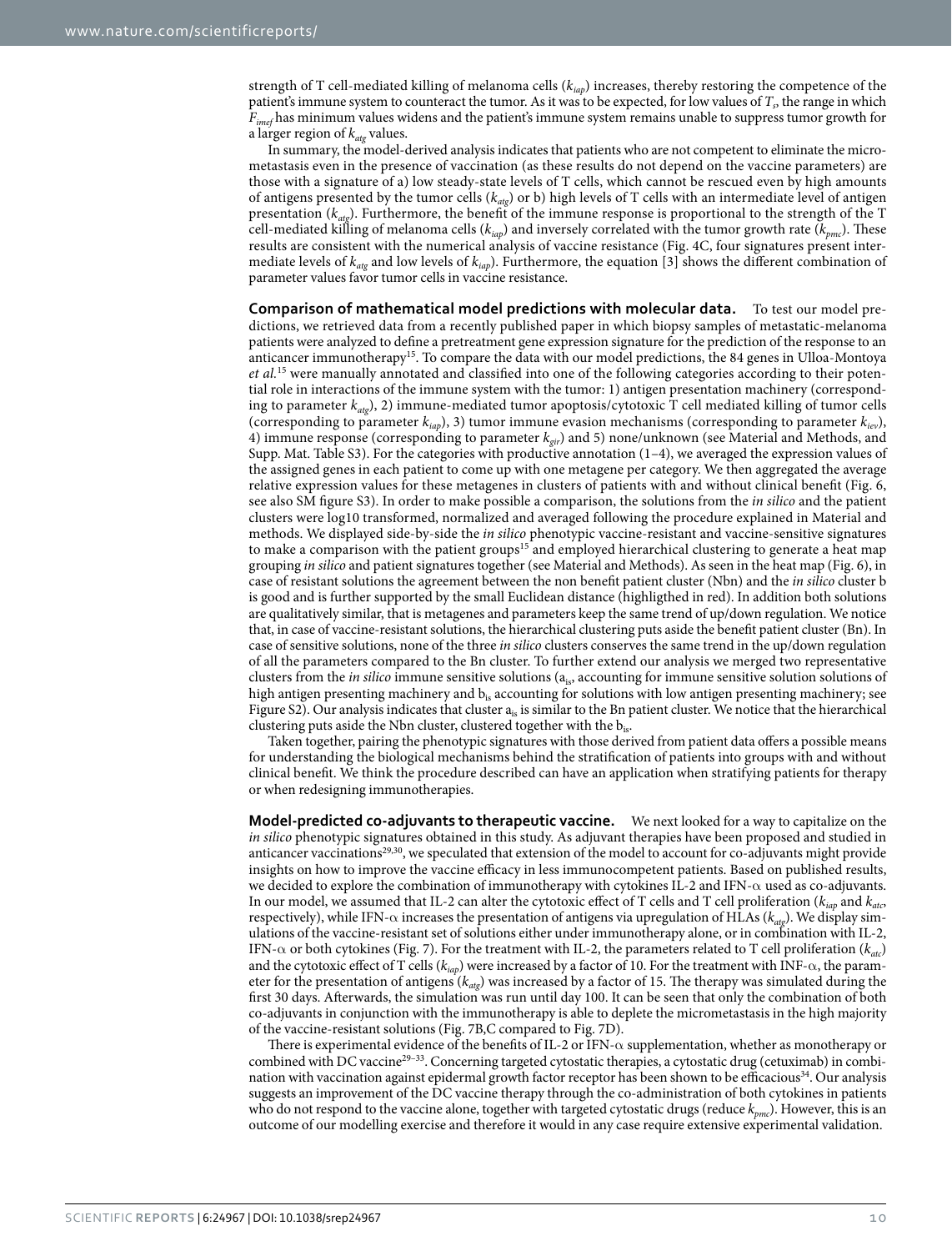

<span id="page-10-0"></span>**Figure 6. Comparison between the model-based phenotypic signatures and the pretreatment gene expression signature.** (**A**) Vaccine-resistant signatures vs. patient clusters. Columns named a, b, c and d correspond to the *in silico* signatures, while columns named Nbn and Bn correspond to the patient clusters without and with clinical benefit, respectively. The phenotypic signatures were clustered using hierarchical clustering (see Material and methods for further details). The table below the heat map displays the Euclidian distances between the average of the *in silico* signatures and the average of the benefit and non-benefit patient clusters. (**B**) Vaccine-sensitive signatures vs. patient clusters. For the purpose of further analysis and discussion, we also included two representative clusters from the in silico immune-sensitive solutions (named  $a_i$  and  $b_{i}$ ) (C) Our analysis revealed the need for a tight balance in antigen presentation in the tumor. The total rate of melanoma cell killing (ordinate) was computed and displayed for different expression values of antigen presentation proteins ( $k_{\text{atp}}$ , abscissa HLA). The total killing rate includes both the contributions of NK and cytotoxic T cells.  $k_{\text{atg}} \in [0.01 100]$ ;  $M = 1$ ; T = 1, nominal values for other model parameters.

### **Discussion**

In this paper, we set up and characterized a kinetic model accounting for the interactions of a tumor with the immune system in the context of melanoma micrometastases. The model reflects the interplay between the inherent immune response, the micrometastases and the anticancer immunotherapies stimulating the adaptive immune response against the tumor. Although the model builds on and is able to mimic many basic features of the tumor-immunity interaction, it is far from being a complete description of the system. Modifications that can improve the model are: a) a more detailed description of the local interactions between the micrometastasis and the immune system, including additional key immune cell populations, cytokines and growth factors which can mediate immune responses and immunosuppression (see models containing this feature in Robertson-Tessi, M. et al.<sup>[18](#page-12-17)</sup> and de Pillis, L. G. et al.<sup>[6](#page-12-4)</sup>); and b) a more precise description of the dynamics associated with immuno-therapies<sup>[11](#page-12-10)[,35](#page-13-2)</sup>, or the addition of clinical data sets<sup>[12](#page-12-11)</sup>. Moreover, the critical signaling and transcriptional pathways controlling the regulation of key phenotypic features in the tumor-immunity interaction could be modelled in detail, providing means for defining more precise gene signatures and hence more accurate model predictions<sup>[13](#page-12-12)</sup>. In line with this, it will be interesting to improve the resolution of the pathways controlling the antigen-mediated dendritic-cell activation and their role in optimizing anticancer vaccination<sup>[36](#page-13-3)</sup>. The model can be expanded to provide more accurate, clinically relevant predictions in accordance with the obtained results. However, the aim of the present work was not to generate a comprehensive model of the interactions of the tumor with the immune system in a melanoma micrometastasis, but to present, describe and illustrate with a case study a methodology that is able to 1) generate phenotypic signatures of the tumor-immunity interaction using kinetic model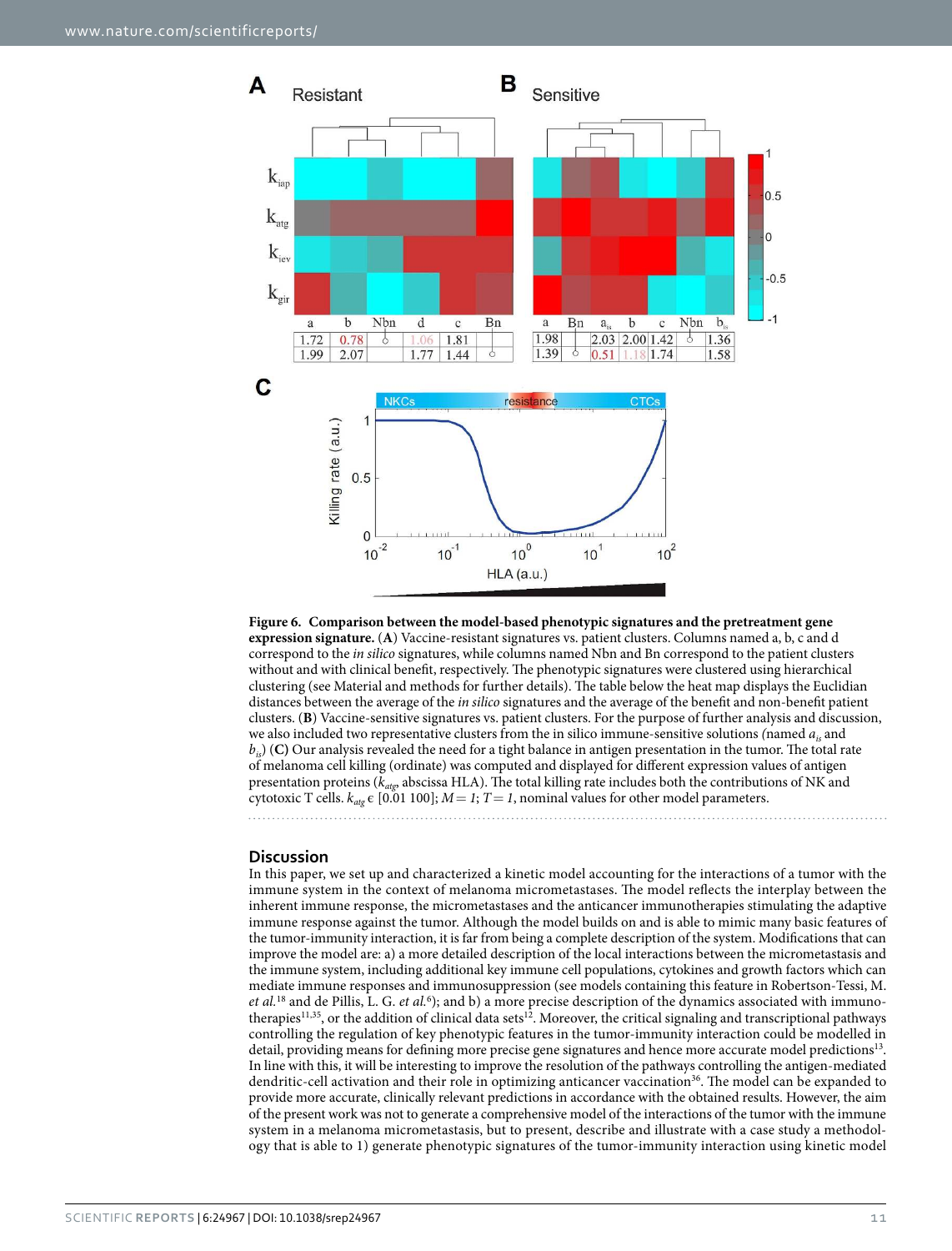

<span id="page-11-0"></span>**Figure 7. Numerical simulation of the co-adjuvant (IL-2 and IFN-α) therapy.** (**A**) A time profile for the vaccine-resistant solutions. **(B)** IFN- $\alpha$  co-adjuvant therapy applied to the solutions from A for 30 days from initial condition. (**C**) IL-2 co-adjuvant therapy applied to the solutions from A for 30 days from initial condition. (**D**) Both co-adjuvants applied in combination to the solutions froms A for 30 days from initial condition. Color bar indicates the number of solutions on overlapping regions. (**E**) Sketch of the immune therapy simulation. (**F**) Sketch of the co-adjuvant therapy simulation (IL-2 and IFN-α ), red line is a simplification of the actual dynamics of co-adjuvant therapy, representing the mean value.

simulations and mathematical analysis; 2) to compare in silico gene signatures with patient data; and 3) to propose model-based co-adjuvants for existing immunotherapies.

We combined systematic model simulations, statistical techniques and mathematical analysis to generate phenotypic signatures accounting for the sensitivity or resistance of melanoma micrometastases to the inherent immune response of individual patients and to the application of immunotherapies. We recently used a similar method to obtain and validate gene signatures of chemoresistance in malignant melanoma<sup>[13](#page-12-12)</sup>, but to the best of our knowledge similar approaches have not been used in the context of interactions of the tumor with the immune system and the assessment of anticancer immunotherapies.

The obtained phenotypic signatures were compared to published data on pretreatment gene expression signa-tures able to predict the response to immunotherapy in melanoma<sup>[15](#page-12-14)</sup>. To this end, the gene signatures derived from clinical data sets were aggregated by defining and using metagenes which match the features of the biological mechanisms investigated and the mathematical model constructed. This provides a strategy to compare clinical data model predictions, which we think can be applied to other case studies for the assessment of anticancer therapies. Through our analysis, phenotypic signatures identified from model simulations are in agreement with those obtained from patient data sets, but our results also show the existence of additional more fine-grained signatures that can promote immune sensitivity or resistance. This comparison provides support for the interpretation of the predictive signatures obtained in reference [15](#page-12-14). Concerning vaccine-resistant signatures, our results and the clinical data indicate that patient immuno-resistant signatures share intermediate (rather than low) expression levels for the genes related to antigen presentation. Our simulations suggest that this tight balance in the expression levels of these genes constitutes a resistance mechanism through which metastatic melanoma cells minimize the effect of immune responses mediated by cytotoxic T cells and natural killer cells, respectively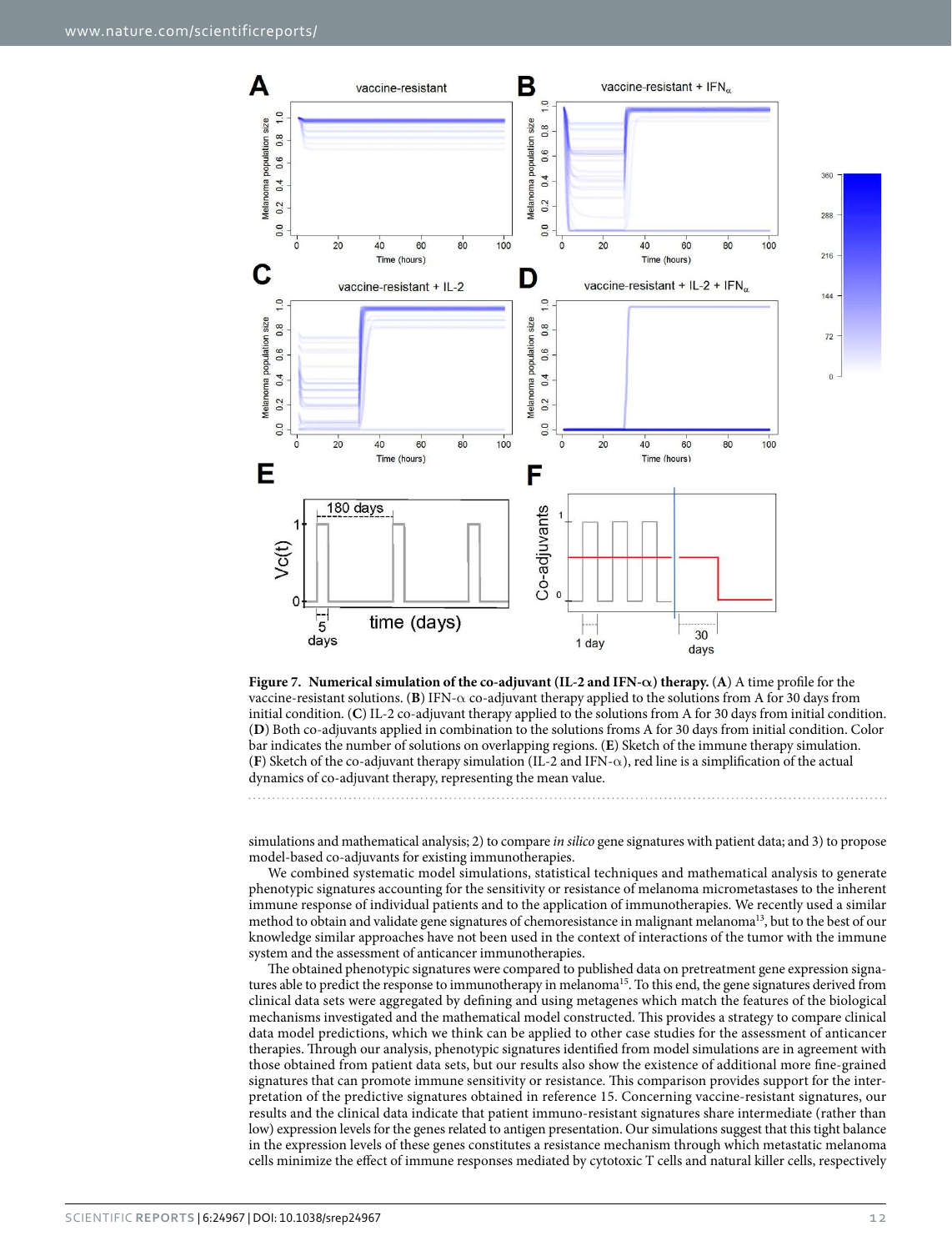([Fig. 6C](#page-10-0)). Concerning vaccine-sensitive results, our analysis preferentially grouped the patients with clinical benefit together with an in silico signature corresponding to a cluster of immune-sensitive solutions displaying high levels for all the parameters sampled (Figure S2, the cluster  $a_{is}$ ). These results are consistent with previously experimental observations from several cancer immunotherapy trials, in which immunotherapies proved to work in immunocompetent individuals<sup>[37](#page-13-4)</sup>.

Based on the phenotypic signatures, we computationally analyzed the effect of cytokines used as co-adjuvants and proposed potential treatment improvements, in any case require further in vitro/ in vivo experimental validation. The development of a more detailed mathematical model could help improving the predictive and explanatory capabilities of the obtained phenotypic signatures, and hopefully suggest more detailed adjuvant strategies to improve the efficacy of the therapy in patients with a resistant signature. A possible extension of the model could be an adaptation to include the effect of the recently approved immune checkpoint inhibitors<sup>[38](#page-13-5)</sup> (e.g. anti-CTLA4 and anti-PD1 antibodies) in combination with cellular-based immunotherapies like dendritic cell vaccination.

In the literature, some methodologies have been described to generate regulatory network patterns in the context of biomedicine and biotechnology, which are based on the use of systematic parameter sampling in kinetic model simulations<sup>39-41</sup>. The distinctive features of our methodology are that a) it puts primary emphasis on the detailed definition of the biological scenarios that are simulated and analyzed; and b) we design the model in a way that makes the generated phenotypic signatures comparable with high-throughput data. The ultimate goal of our method is to integrate high-throughput data analysis with model simulations in for the assessment of cancer immunotherapies. Moreover, we think that it will be useful to other immune-related diseases, including infectious ones.

#### **References**

- <span id="page-12-0"></span>1. Vesely, M. D., Kershaw, M. H., Schreiber, R. D. & Smyth, M. J. Natural innate and adaptive immunity to cancer. Annu. Rev. Immunol. **29,** 235–271 (2011).
- <span id="page-12-1"></span>2. Gupta, S. K. et al. Personalized cancer immunotherapy using Systems Medicine approaches. Brief. Bioinform. bbv046 doi: 10.1093/ bib/bbv046 (2015).
- <span id="page-12-2"></span>3. Vera, J., Gupta, S. K., Wolkenhauer, O. & Schuler, G. In Cancer Immunology (ed. Rezaei, N.) 429–449 (Springer Berlin Heidelberg, 2015). at [http://link.springer.com/chapter/10.1007/978-3-662-44006-3\\_23.](http://link.springer.com/chapter/10.1007/978-3-662-44006-3_23)
- <span id="page-12-3"></span>4. Eberhardt, M. et al. Third-Kind Encounters in Biomedicine: Immunology Meets Mathematics and Informatics to Become Quantitative and Predictive. Methods Mol. Biol. Clifton NJ **1386,** 135–179 (2016).
- <span id="page-12-8"></span>5. Letellier, C., Denis, F. & Aguirre, L. A. What can be learned from a chaotic cancer model? J. Theor. Biol. **322,** 7–16 (2013).
- <span id="page-12-4"></span>6. de Pillis, L. G., Radunskaya, A. E. & Wiseman, C. L. A validated mathematical model of cell-mediated immune response to tumor growth. Cancer Res. **65,** 7950–7958 (2005).
- <span id="page-12-5"></span>7. Wolkenhauer, O. et al. Systems biologists seek fuller integration of systems biology approaches in new cancer research programs. Cancer Res. **70,** 12–13 (2010).
- <span id="page-12-9"></span>8. Bianca, C., Chiacchio, F., Pappalardo, F. & Pennisi, M. Mathematical modeling of the immune system recognition to mammary carcinoma antigen. BMC Bioinformatics **13,** S21 (2012).
- <span id="page-12-6"></span>9. López, A. G., Seoane, J. M. & Sanjuán, M. A. F. A validated mathematical model of tumor growth including tumor-host interaction, cell-mediated immune response and chemotherapy. Bull. Math. Biol. **76,** 2884–2906 (2014).
- <span id="page-12-7"></span>10. Tabatabai, M. A., Eby, W. M., Singh, K. P. & Bae, S. T model of growth and its application in systems of tumor-immune dynamics. Math. Biosci. Eng. MBE **10,** 925–938 (2013).
- <span id="page-12-10"></span>11. Kim, P. S. & Lee, P. P. Modeling protective anti-tumor immunity via preventative cancer vaccines using a hybrid agent-based and delay differential equation approach. Plos Comput. Biol. **8,** e1002742 (2012).
- <span id="page-12-11"></span>12. Kogan, Y., Halevi-Tobias, K., Elishmereni, M., Vuk-Pavlović, S. & Agur, Z. Reconsidering the paradigm of cancer immunotherapy by computationally aided real-time personalization. Cancer Res. **72,** 2218–2227 (2012).
- <span id="page-12-12"></span>13. Vera, J. et al. Kinetic Modeling-Based Detection of Genetic Signatures that Provide Chemoresistance via the E2F1-p73/DNp73miR-205 Network. Cancer Res. doi: 10.1158/0008-5472.CAN-12-4095 (2013).
- <span id="page-12-13"></span>14. Hector, S. et al. Clinical application of a systems model of apoptosis execution for the prediction of colorectal cancer therapy responses and personalisation of therapy. Gut **61,** 725–733 (2012).
- <span id="page-12-14"></span>15. Ulloa-Montoya, F. et al. Predictive Gene Signature in MAGE-A3 Antigen-Specific Cancer Immunotherapy. J. Clin. Oncol. **31,** 2388–2395 (2013).
- <span id="page-12-15"></span>16. Schuler, G., Schuler-Thurner, B. & Steinman, R. M. The use of dendritic cells in cancer immunotherapy. Curr. Opin. Immunol. **15,** 138–147 (2003).
- <span id="page-12-16"></span>17. Vera, J. et al. Investigating dynamics of inhibitory and feedback loops in ERK signalling using power-law models. Mol. Biosyst. **6,** 2174–2191 (2010).
- <span id="page-12-17"></span>18. Robertson-Tessi, M., El-Kareh, A. & Goriely, A. A mathematical model of tumor-immune interactions. J. Theor. Biol. **294,** 56–73 (2012).
- <span id="page-12-19"></span><span id="page-12-18"></span>19. De Boer, R. J. & Perelson, A. S. Quantifying T lymphocyte turnover. J. Theor. Biol. **327,** 45–87 (2013).
- <span id="page-12-20"></span>20. Gatenby, R. A. & Gillies, R. J. A microenvironmental model of carcinogenesis. Nat. Rev. Cancer **8,** 56–61 (2008).
- 21. Lai, X., Nikolov, S., Wolkenhauer, O. & Vera, J. A multi-level model accounting for the effects of JAK2-STAT5 signal modulation in erythropoiesis. Comput. Biol. Chem. **33,** 312–324 (2009).
- <span id="page-12-21"></span>22. Vera, J., Balsa-Canto, E., Wellstead, P., Banga, J. R. & Wolkenhauer, O. Power-law models of signal transduction pathways. Cell. Signal. **19,** 1531–1541 (2007).
- <span id="page-12-22"></span>23. Bar-Joseph, Z., Gifford, D. K. & Jaakkola, T. S. Fast optimal leaf ordering for hierarchical clustering. Bioinforma. Oxf. Engl. **17** Suppl 1, S22–29 (2001).
- <span id="page-12-23"></span>24. De Pillis, L. G. & Radunskaya, A. The dynamics of an optimally controlled tumor model: A case study. Math. Comput. Model. **37,** 1221–1244 (2003).
- <span id="page-12-25"></span><span id="page-12-24"></span>25. Parmiani, G. et al. Immunotherapy of melanoma. Semin. Cancer Biol. **13,** 391–400 (2003).
- 26. Umansky, V. & Sevko, A. Melanoma-induced immunosuppression and its neutralization. Semin. Cancer Biol. **22,** 319–326 (2012).
- <span id="page-12-26"></span>27. Gajewski, T. F., Schreiber, H. & Fu, Y.-X. Innate and adaptive immune cells in the tumor microenvironment. Nat. Immunol. **14,** 1014–1022 (2013).
- <span id="page-12-27"></span>28. Dong, H. et al. Tumor-associated B7-H1 promotes T-cell apoptosis: A potential mechanism of immune evasion. Nat. Med. **8,** 793–800 (2002).
- <span id="page-12-28"></span>29. Kirkwood, J. M. et al. Interferon alfa-2b adjuvant therapy of high-risk resected cutaneous melanoma: the Eastern Cooperative Oncology Group Trial EST 1684. J. Clin. Oncol. Off. J. Am. Soc. Clin. Oncol. **14,** 7–17 (1996).